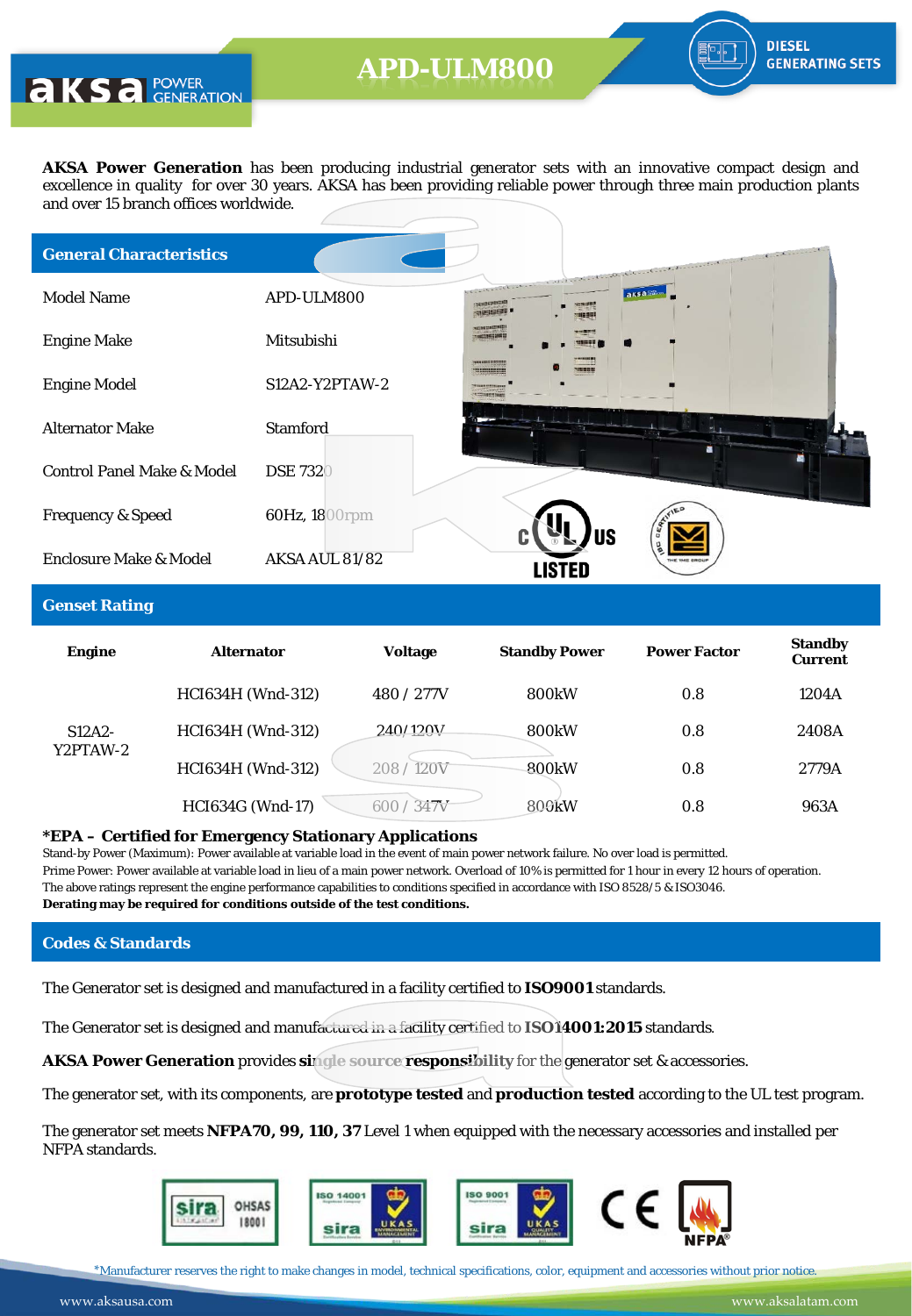

| <b>Engine Data</b>                                                 |                              | <b>Electric System</b>                               |                              |  |
|--------------------------------------------------------------------|------------------------------|------------------------------------------------------|------------------------------|--|
| Manufacturer                                                       | Mitsubishi                   | <b>Battery Charge Alternator</b>                     | 24V/25Ah                     |  |
| Model                                                              | S12A2-Y2PTAW-2               | <b>Starting Motor Capacity</b>                       | 6 kW x 2                     |  |
| Displacement & Cylinders                                           | <b>33.93 L X12 Cylinders</b> | Battery Oty, Rating, CCA                             | 4 x 200Ah, 1150CCA           |  |
| <b>Engine Speed</b>                                                | 1800rpm                      |                                                      |                              |  |
| Engine Standby Power wo/Fan                                        | 900 kW                       | <b>Cooling System</b>                                |                              |  |
| Engine Prime Power wo/Fan                                          | 820 kW                       | <b>Radiator Cooling System Type</b>                  | <b>Closed Circuit</b>        |  |
| Aspiration                                                         | Turbo-charged, InterCooler   | <b>Radiator Ambient Temp</b>                         | $>50\degree C$               |  |
| <b>Compression Ratio</b>                                           | 15.3:1                       | <b>Coolant Capacity, Engine Only</b>                 | $26.4$ gal                   |  |
| Bore / Stroke                                                      | 150 mm / 160 mm              | (Jacket & Air Cooler)<br>Max Coolant Temp at Engine  |                              |  |
| <b>Break Mean Effective Pressure</b>                               | $256$ psi                    | Outlet                                               | 208 °F                       |  |
| <b>Mean Piston Speed</b>                                           | $9.6 \,\mathrm{m/s}$         | Thermostat, Start-Fully Open                         | 149-185 $\degree$ F          |  |
| <b>Allowable Fan Loss Power</b>                                    | 38 kW                        | <b>Exhaust System</b>                                |                              |  |
| <b>Max Regenerative Power</b><br><b>Absorption Capacity wo Fan</b> | 93 kW                        | <b>Exhaust Outlet Size</b>                           | 202 mm                       |  |
| <b>Steady State Speed Stability</b>                                | $\pm 0.25$ %                 | <b>Max Allowable Back Pressure</b>                   | 600 mmH2O                    |  |
| <b>Max Over Speed Capacity</b>                                     | 2400 rpm                     | <b>Exhaust Gas Flow</b>                              | $232 \text{ m}^3/\text{min}$ |  |
| Wet Weight - Engine Only                                           | 7938 lb                      |                                                      |                              |  |
| <b>Fuel System</b>                                                 |                              | <b>Air Intake System</b>                             |                              |  |
|                                                                    |                              |                                                      |                              |  |
| <b>Fuel Injector</b>                                               | Bosch P Type x 2             | <b>Intake Air Flow</b>                               | $88 \text{ m}^3/\text{min}$  |  |
| Max Suction of Feed Pump                                           | 75 mmHg                      | <b>Max Intake Air Restriction</b><br>(Clean Element) | 400 mmH2O                    |  |
| Max Static Head of Return &<br><b>Leak Pipe</b>                    | 150 mmHg                     | Air Filter Type                                      | Dry Paper Element            |  |
| <b>Fuel Consumption</b>                                            |                              | <b>Lubrication System</b>                            |                              |  |
| Standby Power (110%)                                               | 67.4 gal/h                   | <b>Total System Capacity</b>                         | 31.7 gal                     |  |
| Prime Power (100%)                                                 | 58.4 gal/h                   | Sump Capacity Max / Min                              | 26.4 gal / 21.1 gal          |  |
| Prime Power (75%)                                                  | 41.7 gal/h                   | Max Oil Temp                                         | 230 °F                       |  |
| Prime Power (50%)                                                  | 28.5 gal/h                   | Oil Pressure at Rated Speed                          | $57 - 86$ psi                |  |
| Prime Power (25%)                                                  | $16.6$ gal/h                 |                                                      |                              |  |

\*Manufacturer reserves the right to make changes in model, technical specifications, color, equipment and accessories without prior notice.

**AKSA POWER**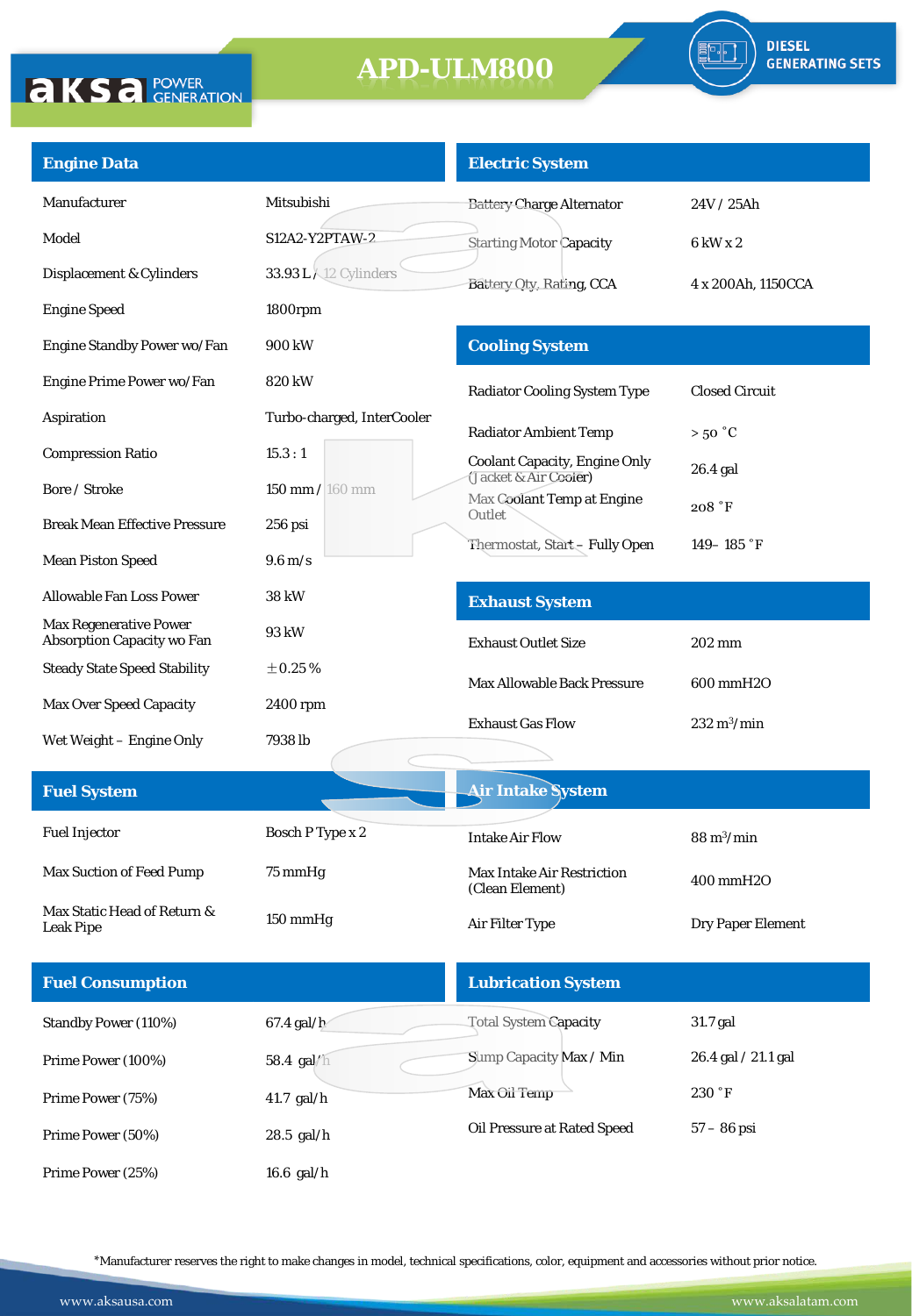

| <b>Alternator Data</b>                              |                                | <b>Controller Data</b>                                     |                                   |  |  |  |
|-----------------------------------------------------|--------------------------------|------------------------------------------------------------|-----------------------------------|--|--|--|
| Manufacturer                                        | <b>Stamford</b>                | Manufacturer                                               | <b>DSE</b>                        |  |  |  |
| <b>Standards</b>                                    | <b>BS EN 60034</b>             | Model                                                      | 7320                              |  |  |  |
| <b>Control System</b>                               | <b>PMG</b>                     | Type                                                       | <b>Auto Mains Failure Control</b> |  |  |  |
| A.V.R.                                              | MX321                          |                                                            |                                   |  |  |  |
| <b>Voltage Regulation</b>                           | $\pm$ 0.5 %                    | <b>Controller Features &amp; Benefits</b>                  |                                   |  |  |  |
| <b>Insulation System</b>                            | Class H                        | Microprocessor controlled                                  |                                   |  |  |  |
| Protection                                          | <b>IP23</b>                    | License free PC Software                                   |                                   |  |  |  |
| <b>Rated Power Factor</b>                           | 0.8                            | IP65 rating offers increased resistance to water ingress   |                                   |  |  |  |
| <b>Stator Winding</b>                               | <b>Double Laver Concentric</b> | Modules can be integrated to building management systems   |                                   |  |  |  |
| <b>Winding Pitch</b>                                | <b>Two Thirds</b>              | Real time clock provides accurate event log                |                                   |  |  |  |
| <b>Winding Leads</b>                                | 12                             | Four line back-lit LCD text display                        |                                   |  |  |  |
| Telephone Interference                              | THF $< 2 \%$                   | Five key menu navigation                                   |                                   |  |  |  |
| <b>Waveform Distortion</b>                          | No Load $< 1.5 \%$             | Front panel editing with PIN protection                    |                                   |  |  |  |
| Maximum Over speed                                  | $2250$ rev/min                 | Support up to three remote display modules                 |                                   |  |  |  |
|                                                     |                                | Configurable timers and alarms                             |                                   |  |  |  |
| <b>Battery Charger &amp; Electrical System Data</b> |                                | Multiple date and timer scheduler                          |                                   |  |  |  |
| Manufacturer                                        | ComAp                          | Integral PLC editor                                        |                                   |  |  |  |
| Model                                               | InteliCharger                  | 'Protections disabled' feature                             |                                   |  |  |  |
| <b>Input Voltage</b>                                | $85V \sim 264V$ AC             | kW & kVAr protection                                       |                                   |  |  |  |
| Output Voltage / Current                            | 27.2V Float / 2.5A pk          | Reverse power (kW & kVAr) protection                       |                                   |  |  |  |
| <b>Jacket Water Heater Data</b>                     |                                | Power monitoring (kWh, kVAr, kVAh, kVArh)                  |                                   |  |  |  |
| Manufacturer                                        | Hotstart                       | Load switching (load shedding and dummy load outputs)      |                                   |  |  |  |
| Model                                               | CSM10602-000                   | Unbalanced load protection                                 |                                   |  |  |  |
| <b>Input Voltage</b>                                | <b>240V</b>                    | <b>Independent Earth Fault trip</b>                        |                                   |  |  |  |
| Power                                               | 6000W                          | Fully configurable via DSE Configuration Suite PC Software |                                   |  |  |  |
|                                                     |                                | SCADA monitoring via DSE Configuration Suite PC Software   |                                   |  |  |  |

\*Manufacturer reserves the right to make changes in model, technical specifications, color, equipment and accessories without prior notice.

**AKSA POWER**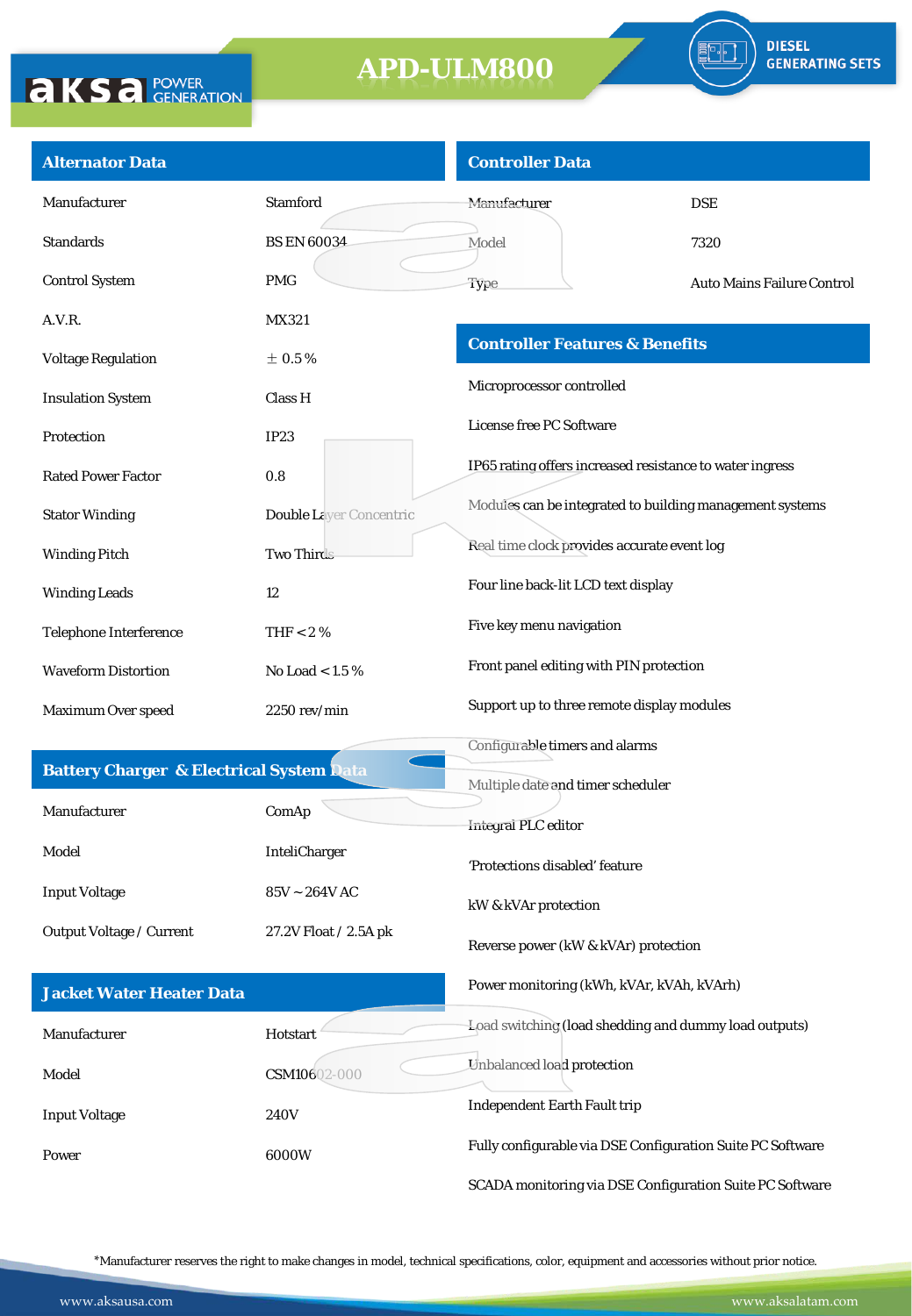

### **Enclosure Features**

**AKSA POWER** 

- $\checkmark$  Heavy Duty Steel / Aluminum Structure
- $\checkmark$  E-Stop on Enclosure
- $\checkmark$  Control Panel Eliminated from Engine Vibrations
- $\checkmark$  Standard Sound Attenuation Foam
- Plastic Covered Corrosion Resistant Locks & Hinges

#### **Enclosure Features**

 $\overline{\mathbf{v}}$  Internally Mounted Exhaust System with Rain Cap

 $\leq$  Coolant Fill Cap

- **Removable Base Frame Lifting Hooks**
- Oil & Coolant Drain Ports
- $\checkmark$  Easy Access for Maintenance

| <b>Open Skid Gen-Set Dimensions</b>          |                     |                                                      |
|----------------------------------------------|---------------------|------------------------------------------------------|
| Length                                       | 197 in              | 原                                                    |
| Width                                        | 89 in               | HC1634G-3                                            |
| Height                                       | 83.2 in             | ጦ                                                    |
| Dry Weight                                   | 17800 <sub>lb</sub> | Œ<br>.익                                              |
| <b>Enclosed Gen-Set Dimensions - Level 1</b> |                     |                                                      |
| Length                                       | 260.4 in            |                                                      |
| Width                                        | 89 in               | <u> :::::::::::</u><br>۰<br><b>BEERING</b>           |
| Height                                       | 101.2 in            | $\blacksquare$<br><b>WEBSTER</b><br><b>WH WHITHI</b> |

Dry Weight 23490 lb

Sound Pressure @ 7 meters 82 dB(A)

### **Enclosed Gen-Set Dimensions – Level 2**

| Length                    | 260.4 in                    |   |  |  |            |
|---------------------------|-----------------------------|---|--|--|------------|
| Width                     | 89 in                       |   |  |  |            |
| Height                    | 132.9 in                    |   |  |  |            |
| Dry Weight                | <b>TBA</b>                  |   |  |  |            |
| Sound Pressure @ 7 meters | 79 dB(A) (Calculated Value) | ◡ |  |  | $\ddagger$ |

 $\overline{\mathbb{D}}$ 

βŧ

E BU BE

 $\bullet$ 

| <b>Fuel Tank - UL142 Listed Base Design</b> |                |                |                |  |  |
|---------------------------------------------|----------------|----------------|----------------|--|--|
| <b>Size</b>                                 | 24hr (1800gal) | 48hr (3600gal) | 72hr (4850gal) |  |  |
| Dimensions $(L/W/H)$ (in)                   | 285/89/25      | 370/89/36      | 486 / 89 / 36  |  |  |
| Weight (lb)                                 | 5600           | 8600           | 11000          |  |  |

\*Manufacturer reserves the right to make changes in model, technical specifications, color, equipment and accessories without prior notice.